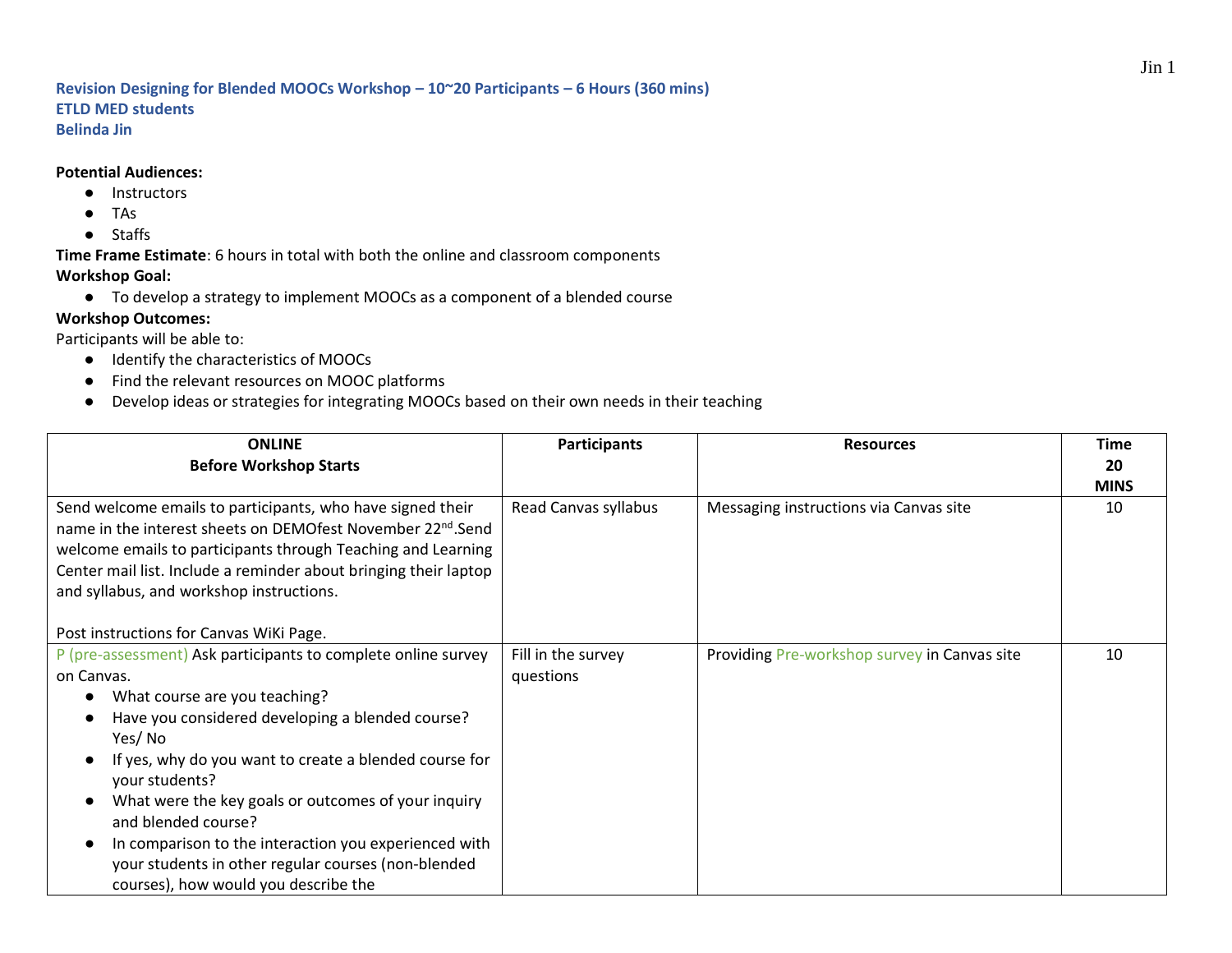|                                                      | $\mathbf{v}$ |
|------------------------------------------------------|--------------|
| QUANTITY/AMOUNT of interaction experienced with      |              |
| blended courses:                                     |              |
| (Increased/somewhat increased/no                     |              |
| difference/somewhat decreased/ decreased).           |              |
| Which of the following online components have you    |              |
| used in your classes and how useful have they been?  |              |
| (This was Not used for my course and my teaching --- |              |
| This was used for my course and my teaching)         |              |
| <b>Videos</b>                                        |              |
| Instructional materials<br>ii)                       |              |
| Simulation software<br>iii)                          |              |
| Assignments (online tasks and activities)<br>iv)     |              |
| Forums (for discussion)                              |              |
| vi) Blogs                                            |              |
| How strongly do you agree or disagree with the       |              |
| following statements on blended/online experiences   |              |
| (Strongly disagree ---- strongly agree)              |              |
| Have you ever taken a MOOC course (Massive Open      |              |
| Online Course) before? If so, which platform did you |              |
| use, for example, Coursera? EdX? or Udacity? Or      |              |
| others?                                              |              |
|                                                      |              |

| <b>F2F TLC Seminar Rm</b><br><b>Objective 1&amp;2:</b> | <b>Participants</b> | <b>Resources</b> | <b>Time</b> |
|--------------------------------------------------------|---------------------|------------------|-------------|
|                                                        |                     |                  |             |
| 1. Identify the characteristics of MOOCs               |                     |                  | <b>HRS</b>  |
| 2. Find relevant resources on MOOC platforms           |                     |                  |             |
| Welcome and introduce the blended workshop             | Review the course   |                  | 5           |
|                                                        | syllabus            |                  |             |
| Identify the objectives of this 6 hours blended        |                     |                  |             |
| workshop:                                              |                     |                  |             |
| Identify the characteristics of MOOCs                  |                     |                  |             |
| Conduct research to find relevant resources            |                     |                  |             |
| (courses) on MOOC platforms                            |                     |                  |             |
| Develop ideas or strategies for integrating            |                     |                  |             |
| MOOCs based on their own needs in their                |                     |                  |             |
| teaching                                               |                     |                  |             |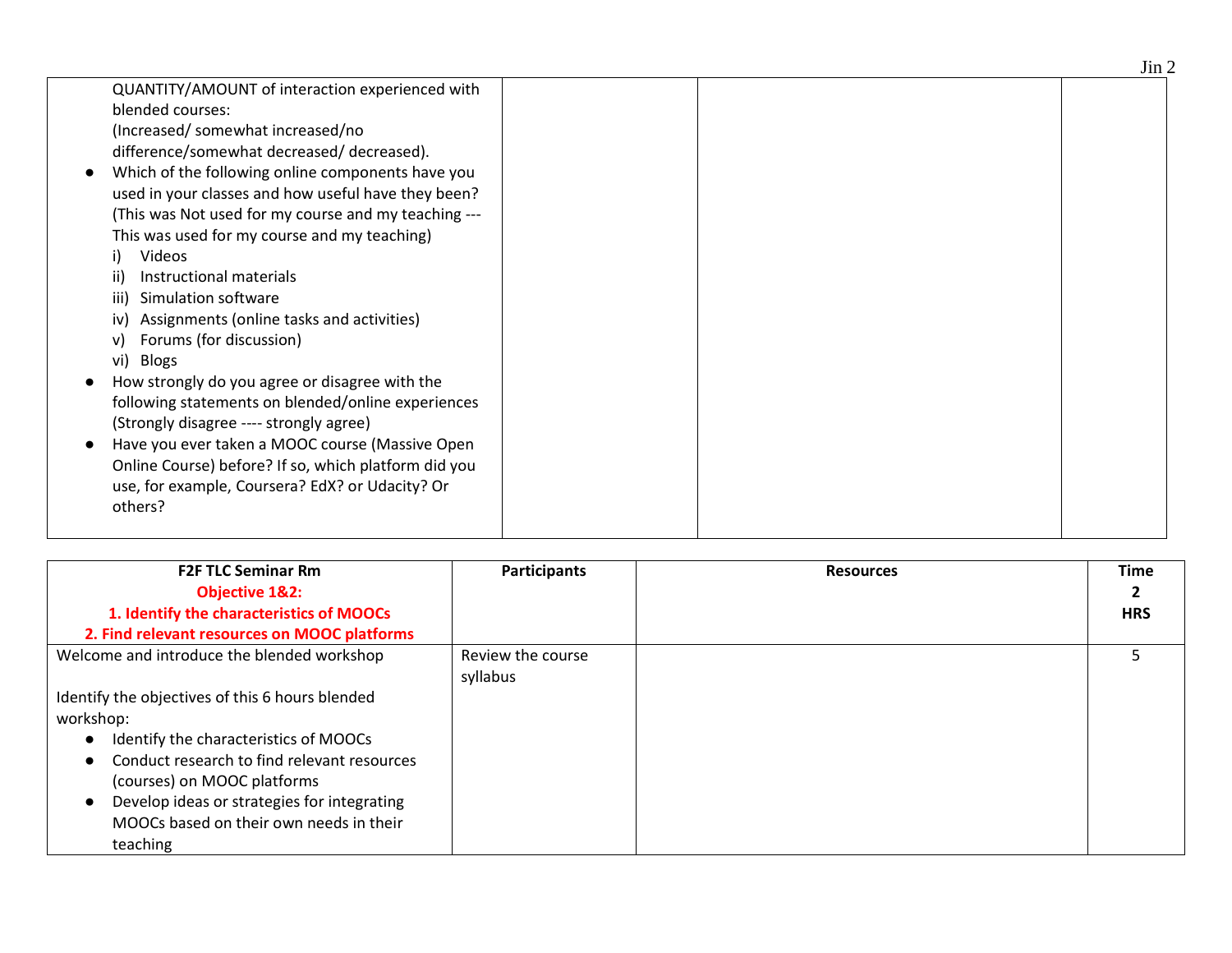|                                                           |                                                 |                                                          | Jin 3 |
|-----------------------------------------------------------|-------------------------------------------------|----------------------------------------------------------|-------|
| <b>ACTIVITY:</b>                                          | Introduce themselves                            |                                                          | 10    |
| Ask participants to generally introduce themselves:       | to each other and get                           |                                                          |       |
|                                                           | to know each other                              |                                                          |       |
| B (bridge)/ P (pre-assessment)                            | Review participants                             |                                                          | 5     |
| Summarize the online survey results and key concepts      | online survey results                           |                                                          |       |
| and connect to this workshop                              |                                                 |                                                          |       |
|                                                           |                                                 |                                                          |       |
| Questions?                                                |                                                 |                                                          |       |
| <b>Objective 1: Identify the characteristics of MOOCs</b> |                                                 | Providing a PPT presentation (Ideas from Stephen Downes  | 10    |
| Introduce:                                                |                                                 | MOOC Workshop from-Toronto - February 5, 2011)           |       |
| What are MOOCs?                                           |                                                 |                                                          |       |
| History of MOOCs (cMOOCs to xMOOCs)<br>$\bullet$          |                                                 | Using some popular MOOCs platforms websites as examples: |       |
| The goals of the workshop to identify the                 |                                                 | https://www.coursera.org/                                |       |
| characteristics of MOOCs                                  |                                                 | https://www.edx.org/                                     |       |
| Show some of the MOOC platforms (such as                  |                                                 | https://www.udacity.com/                                 |       |
| Cousera, edx, and udacity)                                |                                                 |                                                          |       |
| Using a Multimedia Resource to introduce MOOCs            | Watching an Online                              | Providing a Multimedia Resource (Motivate learners to    | 50    |
|                                                           | Video                                           | engage in learning processes):                           |       |
| <b>ACTIVITY:</b>                                          |                                                 | https://youtu.be/eW3gMGqcZQc (5MINS)                     |       |
| Discussion of Benefits & Shortcomings of MOOCs. Ask       | Randomly divided                                |                                                          |       |
| participants to debate benefits and shortcomings of       | participants into 3                             |                                                          |       |
| MOOC courses for teaching and learning (The               | small groups:                                   |                                                          |       |
| discussion can promote collaboration learning and help    | Group1: Advantages,                             |                                                          |       |
| participants to deepen their understanding of the         | Group2: Disadvantages,                          |                                                          |       |
| workshop).                                                | Group3: Judges                                  |                                                          |       |
|                                                           |                                                 |                                                          |       |
|                                                           | Participants discuss<br>based on their teaching |                                                          |       |
|                                                           | experiences and real-                           |                                                          |       |
|                                                           | time research (15 mins)                         |                                                          |       |
|                                                           |                                                 |                                                          |       |
|                                                           | Two group will debate                           |                                                          |       |
|                                                           | their discussion results                        |                                                          |       |
|                                                           | with the rest of class                          |                                                          |       |
|                                                           | $(15 \text{ mins})$                             |                                                          |       |
|                                                           |                                                 |                                                          |       |
|                                                           | When they finish the                            |                                                          |       |
|                                                           | discussion, participants                        |                                                          |       |
|                                                           | from the Judges group                           |                                                          |       |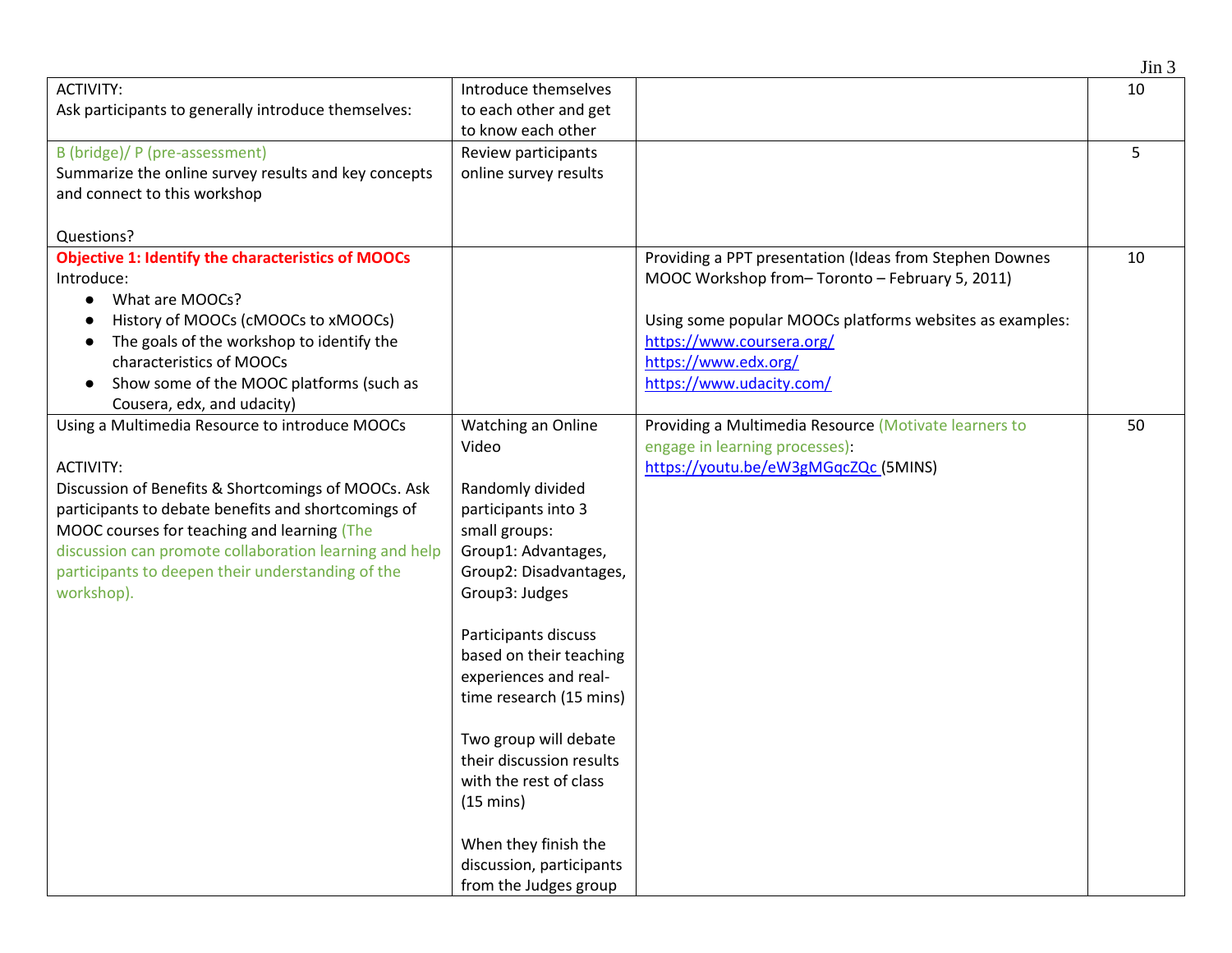|                                                                                                                                                                                                                                                                                                                                                                                                                                                                                                             | will give a short<br>conclusion summary<br>for this small debate (5<br>mins) |                                                                                                                                                                                                                                                                                                                                                                                                                                                                                                                                                                                                                                                                                                                                                                         |    |
|-------------------------------------------------------------------------------------------------------------------------------------------------------------------------------------------------------------------------------------------------------------------------------------------------------------------------------------------------------------------------------------------------------------------------------------------------------------------------------------------------------------|------------------------------------------------------------------------------|-------------------------------------------------------------------------------------------------------------------------------------------------------------------------------------------------------------------------------------------------------------------------------------------------------------------------------------------------------------------------------------------------------------------------------------------------------------------------------------------------------------------------------------------------------------------------------------------------------------------------------------------------------------------------------------------------------------------------------------------------------------------------|----|
| <b>Objective 2: Find relevant resources on MOOC</b><br>platforms<br>Describe how to find a MOOC platform and how to<br>search for a course on a MOOC platform. Introduce<br>resource and relevance to activity.<br>How to find a MOOC platform and how to search for a<br>course on a MOOC platform<br>Think about the subject matter you are expert<br>in<br>Analyze the Syllabus and learning materials<br>Compare & contrast two different syllabus<br>(your syllabus and MOOC syllabus) and<br>subjects | <b>Watch Online Videos</b><br>Step by Step follow the<br>introduction        | Finding a MOOC (Multimedia Resource can motivate learners<br>to engage in learning processes)<br>https://www.youtube.com/watch?v=MF6Pfy42Vhs (2MINS)<br>Using one MOOC platform (https://www.coursera.org/) as an<br>example to introduce how to find a MOOC course step by step<br>via computer (Provide Guidance to the learners- Demonstrate<br>the skill or apply the knowledge from an example)<br>Introducing what should people look at on MOOC Platforms,<br>examples are from Open2Study and Coursera:<br><b>Open2Study MOOC Navigation</b><br>$\bullet$<br>https://youtu.be/9vlyqWq00MM?list=PL_bj-<br>epwfOx7IjscLQ1fvHtqrVy9gdKQy (2MINS)<br>• Coursera MOOC Navigation<br>https://youtu.be/q99gE3rAH4w?list=PL bj-<br>epwfOx7IjscLQ1fvHtqrVy9gdKQy (2MINS) | 20 |
| P (post assessment)<br><b>ACTIVITY:</b><br>Hands on activity on finding a MOOC course (Develop<br>collaborative learning)<br>Ask participants to<br>help each other to find a MOOC platform<br>Search a course on a MOOC platform                                                                                                                                                                                                                                                                           | Divide participants into<br>small groups                                     | Providing a course subject for them to search on MOOC<br>platforms                                                                                                                                                                                                                                                                                                                                                                                                                                                                                                                                                                                                                                                                                                      | 20 |

| ONLINE                                       | <b>Participants</b> | <b>Resources</b> | Time        |
|----------------------------------------------|---------------------|------------------|-------------|
| <b>Objective 1&amp;2:</b>                    |                     |                  | 30          |
| 1. Identify the characteristics of MOOCs     |                     |                  | <b>MINS</b> |
| 2. Find relevant resources on MOOC platforms |                     |                  |             |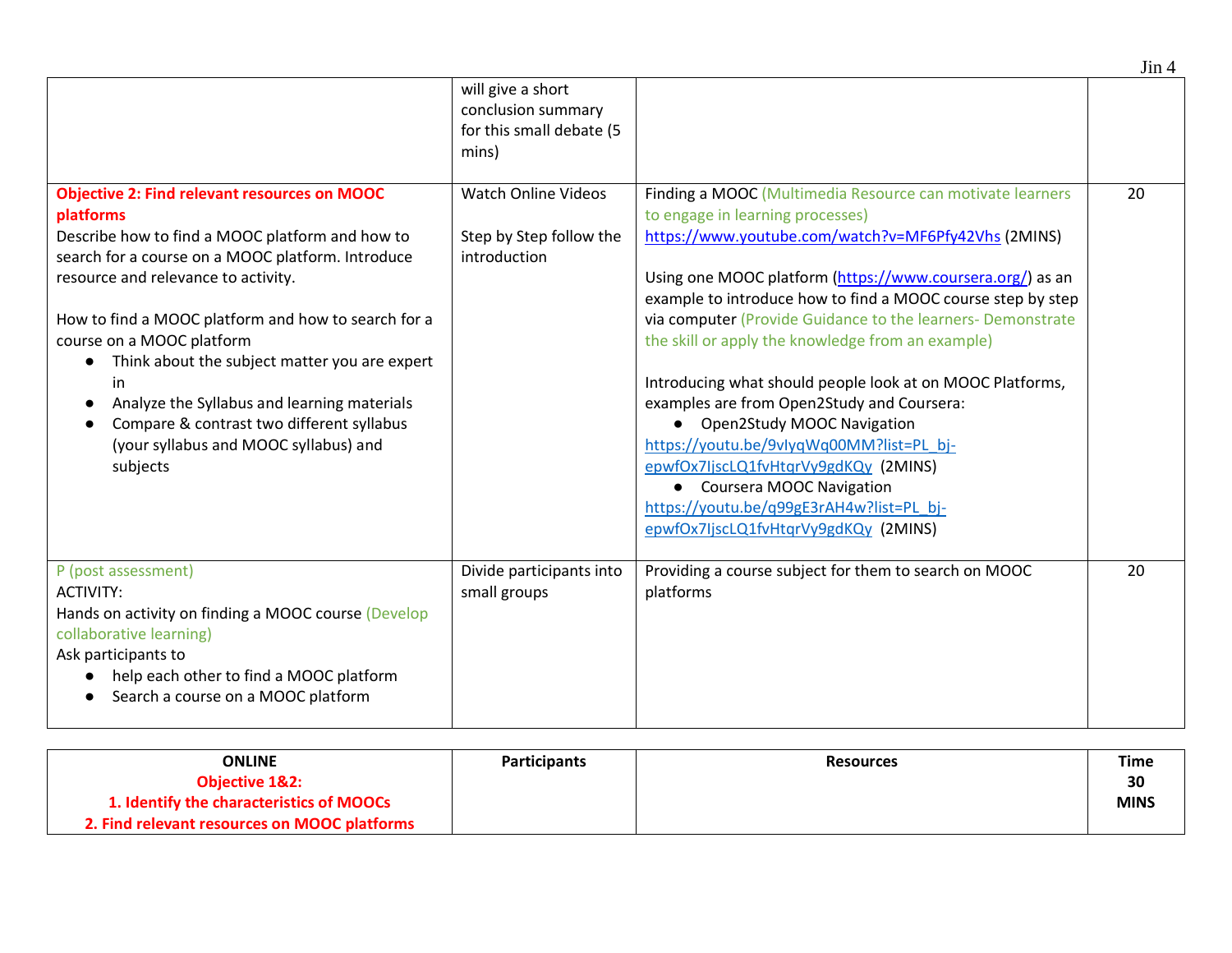|                                                        |                         |                                                      | $\text{J}$ in 5 |
|--------------------------------------------------------|-------------------------|------------------------------------------------------|-----------------|
| P (post assessment)                                    | Post findings &         | Providing the Canvas discussion page with Table 1    | 30              |
| <b>ACTIVITY (Practice and Share):</b>                  | thoughts on Canvas      |                                                      |                 |
| Providing a guideline for the activity,                | Table 1                 | Students will:                                       |                 |
|                                                        |                         | Find a MOOC platform online                          |                 |
| Ask participants think about:                          | Discuss the MOOCs       | Describe and evaluate its feature for their          |                 |
| the features of platform/MOOC course they              | search process and give | own subject learning                                 |                 |
| find                                                   | feedbacks/comments      | Search for a MOOC course on the platform             |                 |
| Could this platform be used for their own<br>$\bullet$ | to each other using     | that they find, based one of the subjects they teach |                 |
| subject? if not, what need to be modified?             | Table 1                 | Share their findings through the Table on            |                 |
|                                                        |                         | Canvas (Knowledge and resources sharing)             |                 |
| Create a Table 1 on Canvas WiKi Page which             |                         | Give each other feedback on the Canvas Table         |                 |
| participants add information that shows their finds    |                         | (collaboration in a local learning community)        |                 |
| (Develop collaborative learning)                       |                         |                                                      |                 |
|                                                        |                         |                                                      |                 |
| Ask participants to                                    |                         |                                                      |                 |
| Find a MOOC platform online                            |                         |                                                      |                 |
| Describe and evaluate its feature for their own        |                         |                                                      |                 |
| subject learning                                       |                         |                                                      |                 |
| Search for a MOOC course on the platform that          |                         |                                                      |                 |
| they find, based one of the subjects they teach        |                         |                                                      |                 |
| Share their findings through the Table on              |                         |                                                      |                 |
| Canvas (Knowledge and resources sharing)               |                         |                                                      |                 |
| Give each other feedback on the Canvas Table           |                         |                                                      |                 |
| (collaboration in a local learning community)          |                         |                                                      |                 |
|                                                        |                         |                                                      |                 |

| <b>F2F TLC Seminar Rm</b>                                                                                                                          | <b>Participants</b> | <b>Resources</b>                                                                                                                                                                                                                                                         | <b>Time</b> |
|----------------------------------------------------------------------------------------------------------------------------------------------------|---------------------|--------------------------------------------------------------------------------------------------------------------------------------------------------------------------------------------------------------------------------------------------------------------------|-------------|
| <b>Objective3:</b>                                                                                                                                 |                     |                                                                                                                                                                                                                                                                          |             |
| Develop strategies for integrating MOOCs in teaching                                                                                               |                     |                                                                                                                                                                                                                                                                          | <b>HRS</b>  |
| Review earlier online Canvas activity                                                                                                              |                     |                                                                                                                                                                                                                                                                          | 10          |
| Ask participants to briefly identify their teaching goal                                                                                           |                     |                                                                                                                                                                                                                                                                          |             |
| Introduce the blended course design principle while<br>referring to the resources (Give a lecture to introduce<br>to the new knowledge and skills) |                     | Presenting through a PPT (Focus on talking about the blended<br>learning framework - Community of Inquiry for Garrison, D.R.,<br>& Vaughan, N.D. (2008). Blended learning in higher education:<br>Framework, principles, and guidelines. San Fransisco: Jossey-<br>Bass) | 10          |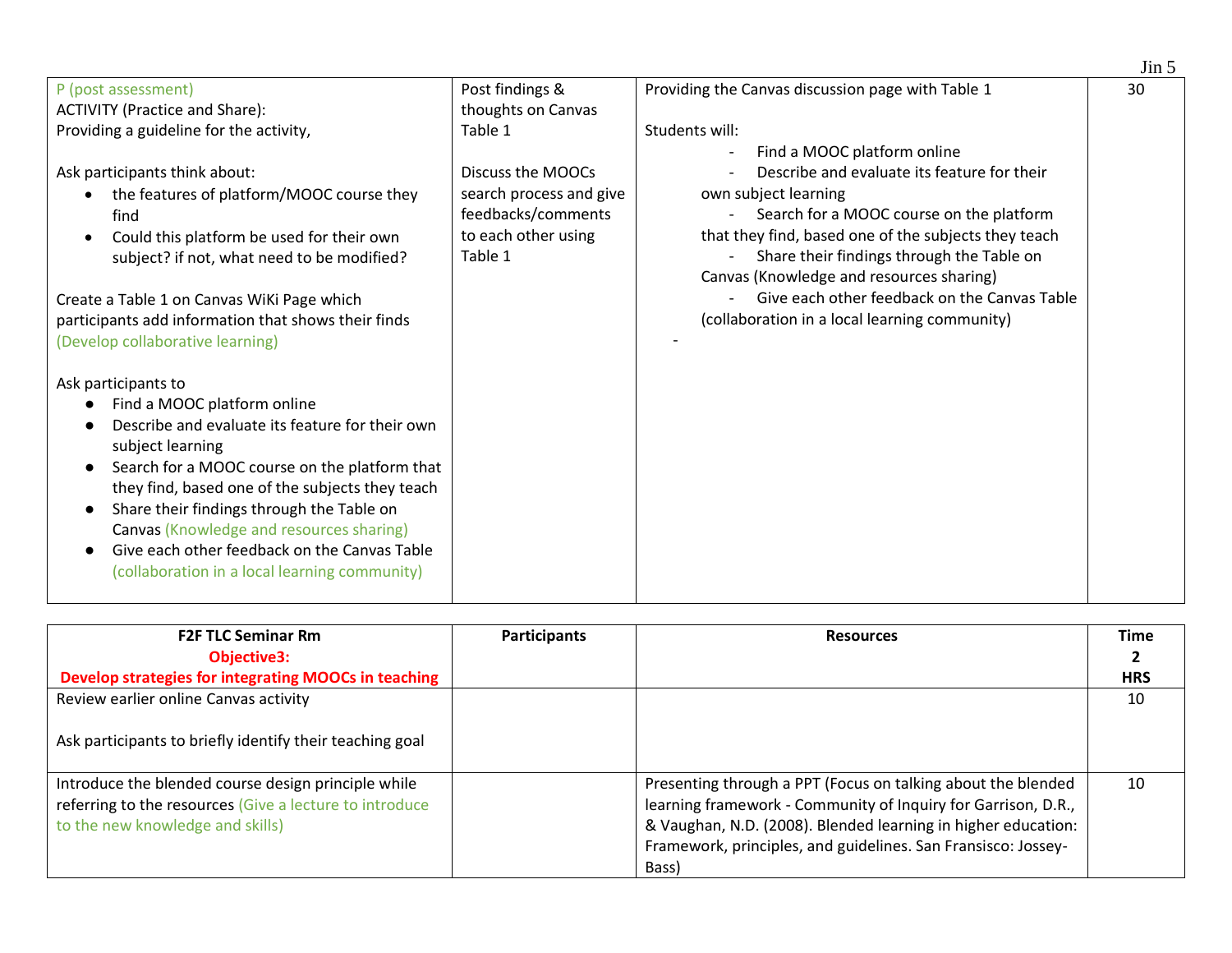|                                                                                                                                                                                                                                                                                                                                                                                                                                                                                              |                                                                                                                                                                                                                                |                                                                                                                                                                                                                                                                                                                                                                                                                                                                                                             | $\text{J}$ in 6 |
|----------------------------------------------------------------------------------------------------------------------------------------------------------------------------------------------------------------------------------------------------------------------------------------------------------------------------------------------------------------------------------------------------------------------------------------------------------------------------------------------|--------------------------------------------------------------------------------------------------------------------------------------------------------------------------------------------------------------------------------|-------------------------------------------------------------------------------------------------------------------------------------------------------------------------------------------------------------------------------------------------------------------------------------------------------------------------------------------------------------------------------------------------------------------------------------------------------------------------------------------------------------|-----------------|
| <b>ACTIVITY:</b><br>Show/Give short explanations on Three blended<br>MOOCs Models that are from the reviewed Literature.<br>Group discussion in the lecture, ask participants to<br>discuss:<br>What do you think are some advantages of<br>$\bullet$<br>blending MOOC courses into your courses<br>based on the blended course design principle?<br>What do you think are some disadvantages of<br>blending MOOC courses into your courses<br>based on the blended course design principle? | Divide participants into<br>small groups first<br>Give different bMOOCs<br>model to each group<br>Discussion based on<br>teaching experiences<br>and blended course<br>design principle<br>Share with the rest of<br>the class | Three Models from Liqin, Z., Ning, W., Chunhui, W. (2015).<br>Construction of a MOOC Based Blend Learning Mode. The<br>10th International Conference on Computer Science &<br>Education (ICCSE 2015) July 22-24, 2015. Fitzwilliam College,<br>Cambridge University, UK<br>Give short explanations for each blended MOOC Model                                                                                                                                                                              | 30              |
| <b>Objective 3 Integrating MOOCs in teaching</b><br>Summarize the previous activity<br>Introduce Objective 3 through Multimedia Resource<br>Questions?                                                                                                                                                                                                                                                                                                                                       | Watch Online Video                                                                                                                                                                                                             | Using Multimedia resources to introduce blended MOOCs:<br>TED Talk Anant Agarwal: Why massively open online courses<br>(still) matter:<br>https://www.youtube.com/watch?v=rYwTA5RA9eU (15<br>MINS)                                                                                                                                                                                                                                                                                                          | 20              |
| Review the environmental scan on the current use of<br>MOOC techniques in the blended courses at<br>educational institutions.<br>(Multimedia Resource can motivate learners to engage<br>in learning processes) Blended MOOCs Can Improve<br>Learning On Campus' - Anant Agarwal of edX<br>Thoughts / Questions?                                                                                                                                                                             | Provide thoughts/<br>questions on MODELS<br>Watch Online Video                                                                                                                                                                 | Providing a PPT presentation to show my environment scan<br>project.<br>Generally summarizing the environmental scan table that I<br>have created.<br>Blended MOOCs Can Improve Learning On Campus' - Anant<br>Agarwal of edX<br>https://www.youtube.com/watch?v=75Lgi4T8Wzc (9MINS)<br>The factors that need to be taken into account when<br>implement a MOOC or a blended course: e.g., learning<br>environment, tools/resources, accessibility,<br>communication/interaction, feedback/evaluation, etc. | 20              |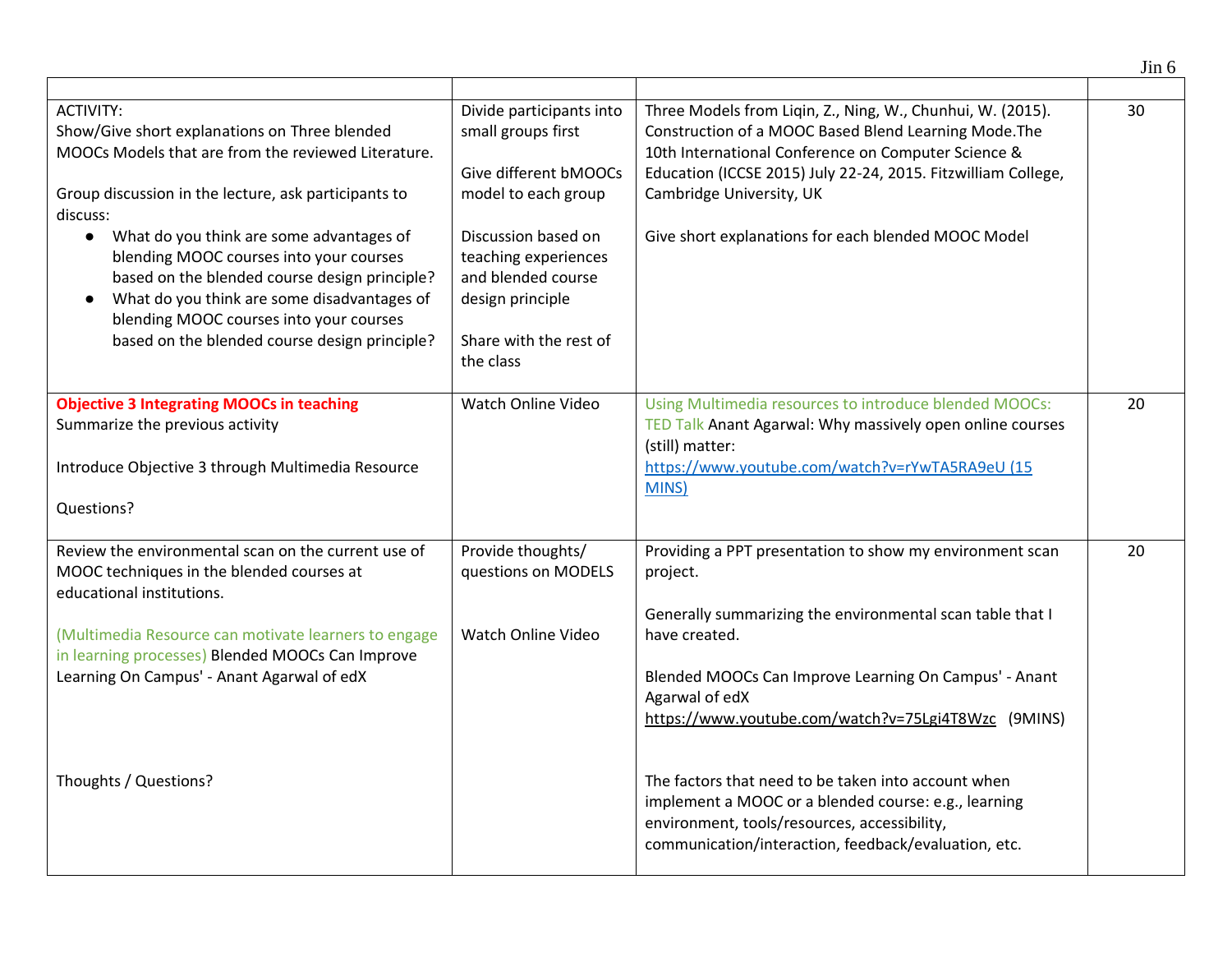| Provide short summaries of each case for each group<br>discussion. (Provide Guidance to the learners-<br>Demonstrate the skill or apply the knowledge from<br>examples)<br><b>ACTIVITY</b><br><b>Small Group Discussion:</b><br>Ask participants to<br>Discuss about the blended MOOCs cases. What<br>do you think about their experiment? Do you<br>agree or disagree?<br>If disagree, how can you make it better<br>$\bullet$ | Divide participants into<br>two small groups first<br>Give each group<br>different case to read<br>and discuss<br>Come back to the<br>whole class discussion<br>Give a briefly summary<br>of the case study that<br>the group work on<br>Share with the rest of<br>the class | Choose two cases on the current blended MOOCs<br>environment. One is about single MOOC implementation and<br>another one is on multiple implementations.<br>Two cases are:<br>Bruff, D. O., Fisher, D. H., McEwen, K. E., & Smith, B. E. (2013).<br>Wrapping a MOOC: Student perceptions of an experiment in<br>blended learning. Journal of Online Learning and Teaching,<br>9(2), 187-199. (Single implementation)<br>&<br>Griffiths, R., Chingos, M., Mulhern, C., & Spies, R. (2014).<br>Interactive online learning on campus: Testing MOOCs and<br>other platforms in hybrid formats in the University System of<br>Maryland (ITHAKA S+R Report). (multiple implementation) | 20 |
|---------------------------------------------------------------------------------------------------------------------------------------------------------------------------------------------------------------------------------------------------------------------------------------------------------------------------------------------------------------------------------------------------------------------------------|------------------------------------------------------------------------------------------------------------------------------------------------------------------------------------------------------------------------------------------------------------------------------|-----------------------------------------------------------------------------------------------------------------------------------------------------------------------------------------------------------------------------------------------------------------------------------------------------------------------------------------------------------------------------------------------------------------------------------------------------------------------------------------------------------------------------------------------------------------------------------------------------------------------------------------------------------------------------------|----|
| Close (Segue to next online session and F2F session)<br>Summary the F2F workshop<br>Personal Reflection (develop metacognitive skills and<br>personal knowledge management)<br>Homework/Pre-work for next workshop<br>Ask participants to think about their teaching<br>$\bullet$<br>goal/activity/implementation of a MOOC into a<br>course                                                                                    | Required to write what<br>did they learn from the<br>workshop today                                                                                                                                                                                                          | Use 3 x 5 cards<br>Provide a clear instruction that this is anonymous and it will<br>be used to help me to prepare for the next session.                                                                                                                                                                                                                                                                                                                                                                                                                                                                                                                                          | 10 |

| <b>F2F TLC Seminar Rm</b>                            | <b>Participants</b>      | <b>Resources</b> | <b>Time</b> |
|------------------------------------------------------|--------------------------|------------------|-------------|
| <b>Objective3:</b>                                   |                          |                  | 70          |
| Develop strategies for integrating MOOCs in teaching |                          |                  | <b>MINS</b> |
| Summarize and Review earlier workshops and online    |                          |                  |             |
| activities                                           |                          |                  |             |
|                                                      |                          |                  |             |
| Questions?                                           |                          |                  |             |
| Ask participants based on their teaching goal to:    | Divide participants into | Takeaways:       | 55          |
|                                                      | pairs first              |                  |             |